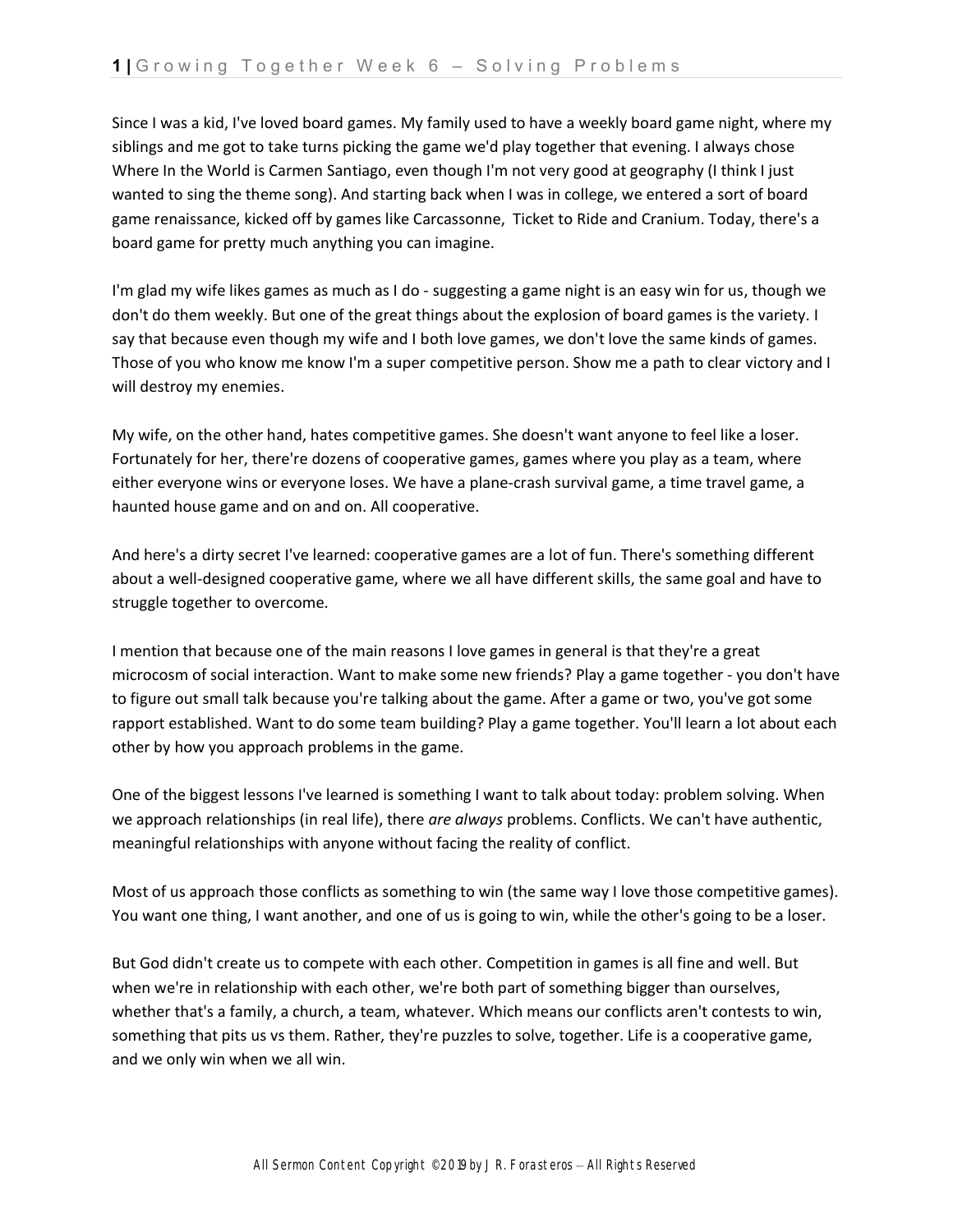## **Message**

We're asking, in the wake of Easter, how God's faithfulness to us changes our relationships. After all, relationships are the heart of faith. Jesus calls us into a relationship with him *and* with each other. The bad news, unfortunately, is that there aren't any shortcuts to healthy relationships. But unfortunately that's not how relationships work. It takes effort on our parts to get good at healthy relationships.

The good news is that God created us to be in relationships. Relating with other people is in our DNA. And by raising Jesus from the dead, God has invited us to rediscover who we were created to be.

We began on Easter Sunday with a commitment to faithfulness. The resurrection proved God is faithful to us. And God's continuing faithfulness to us enables us to be faithful to each other - to be together through thick and thin. Then we looked at a practice that flows from faithfulness - the practice of making space for quality time with the people God calls us to be in relationship with. Next, we explored the commitment to accept each other for who we are, not expecting the other to change, but rather celebrate how our differences make us better together, and followed that with an exploration of healthy boundaries.

Last week, Debbie introduced us to another commitment: to extend to each other the gift of Unconditional Positive Regard. This is a grace we extend whereby we assume the other person in relationship with us is doing the best job they can. Debbie mentioned last week that this UPR is essential if we're going to solve problems in our relationships. So this week that's exactly what I want to talk about: how do we work together to solve problems that inevitably arise in our relationships?

Right away, we need to dispel a common lie we believe about relationships - namely that if a relationship is a good one, we don't have conflict.

Not true. Quite the opposite. Relationships are what happens when two different people form a connection with each other. Any relationship in some way communicates we're both part of the same something larger than ourselves - whether that's the same family, the same church, the same company, the same neighborhood. The difference between strangers or acquaintances and friends is that we share some significant part of ourselves with that friend.

We have this idea that the closer a relationship is, the fewer conflicts it has. But that's not true, not exactly. I've found that the closer my relationships are, the deeper the conflicts are, or at least more pronounced. It's because as we get closer, the layers of pretense we all employ get stripped away. The people who are closest to us know us best. We're our truest selves.

And that true self is *different* from anyone else. Which means if you and I are in a friendship, the closer we get, the more we have to accept each other for who we are, which is not the same as me. The more we have to extend to each other UPR because we'll see how different we really are. And that different creates conflict.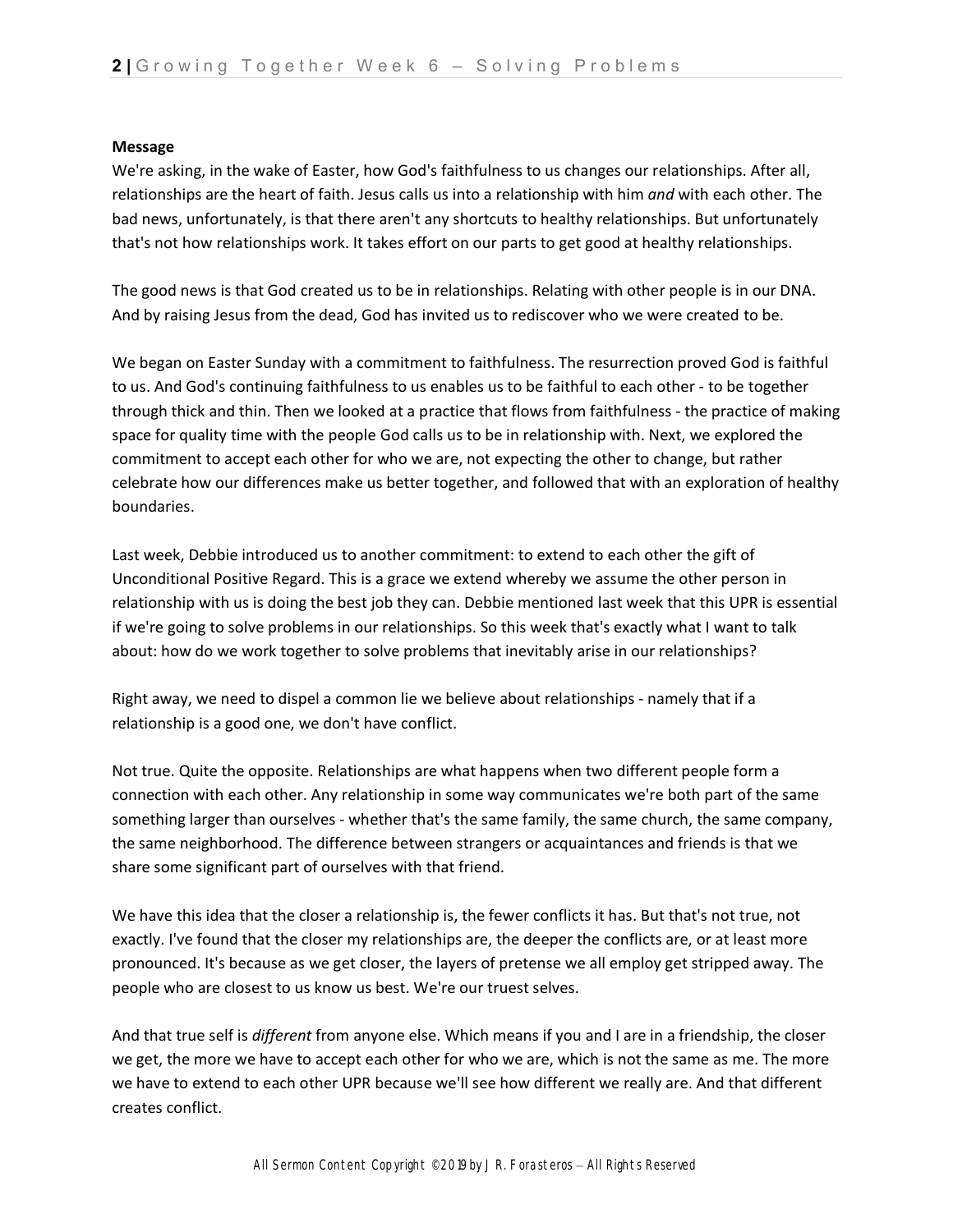It goes way beyond liking competitive or cooperative games. How do you relax? Do your vacations come with a minute-by-minute agenda, or do you want to lay on a beach for 5 days straight? Do you spend the money you have or save it? Do you have a disciplined schedule or take things as they come? Do you process emotions internally or verbally?

A lot of the conflict in our relationships doesn't happen because one of us is wrong and one of us is right. A lot of our conflict is rooted in the fact that we're created as very different kinds of people. So when we approach conflict in relationship with the desire to win, to get our way, to be right, what we're really doing is colonizing the other person, insisting they quit being fully themselves and start being more like us, see things the way we do, act the way we think is right.

That's not UPR. And it's not, as we saw last week, what Paul encouraged the Philippians to do: "Be humble, thinking of others as better than yourselves." -- Philippians 2:3

That's not a command to hate ourselves. It's a command to be gracious towards each other. To quit assuming MY way is always the best way. MY perspective is always the right one.

If we can do that, we'll be poised to solve problems together. To treat our clashing desires not as a contest to win, but as a puzzle to solve, together, as part of the same team.

So what does grace-filled, God-honoring problem solving look like?

First, it looks like figuring out why we're angry or upset. What's at the root of this conflict for me?

James' warning from last week is again helpful here: Understand this, my dear brothers and sisters: You must all be quick to listen, slow to speak, and slow to get angry. -- James 1:19

Anger is what psychologists call a secondary emotion. That means it's triggered by something else usually a worry, hurt or insecurity. So if I find myself angry, I need to stop and ask, Why? What's the source of my anger? Can I flip that anger rock over and find what's under it?

That's important because a lot of different things can cause the same reaction. Say Mary is mad at her husband James because he just bought some new fishing gear. Why is she angry? Maybe it's because money is tight and he didn't discuss the purchase with her first. Or maybe it's because he spends a lot of his weekend fishing with friends and she wants more quality time with him. Both of those underlying issues could produce the same surface anger, and unless Mary takes some time to ask Why, she's not going to be prepared to identify the problem to solve. It'll just move toward a fight.

Once we've figured out what's beneath our anger, we're ready to employ some of the Bible's wisest advice for solving a problem rather than winning a fight: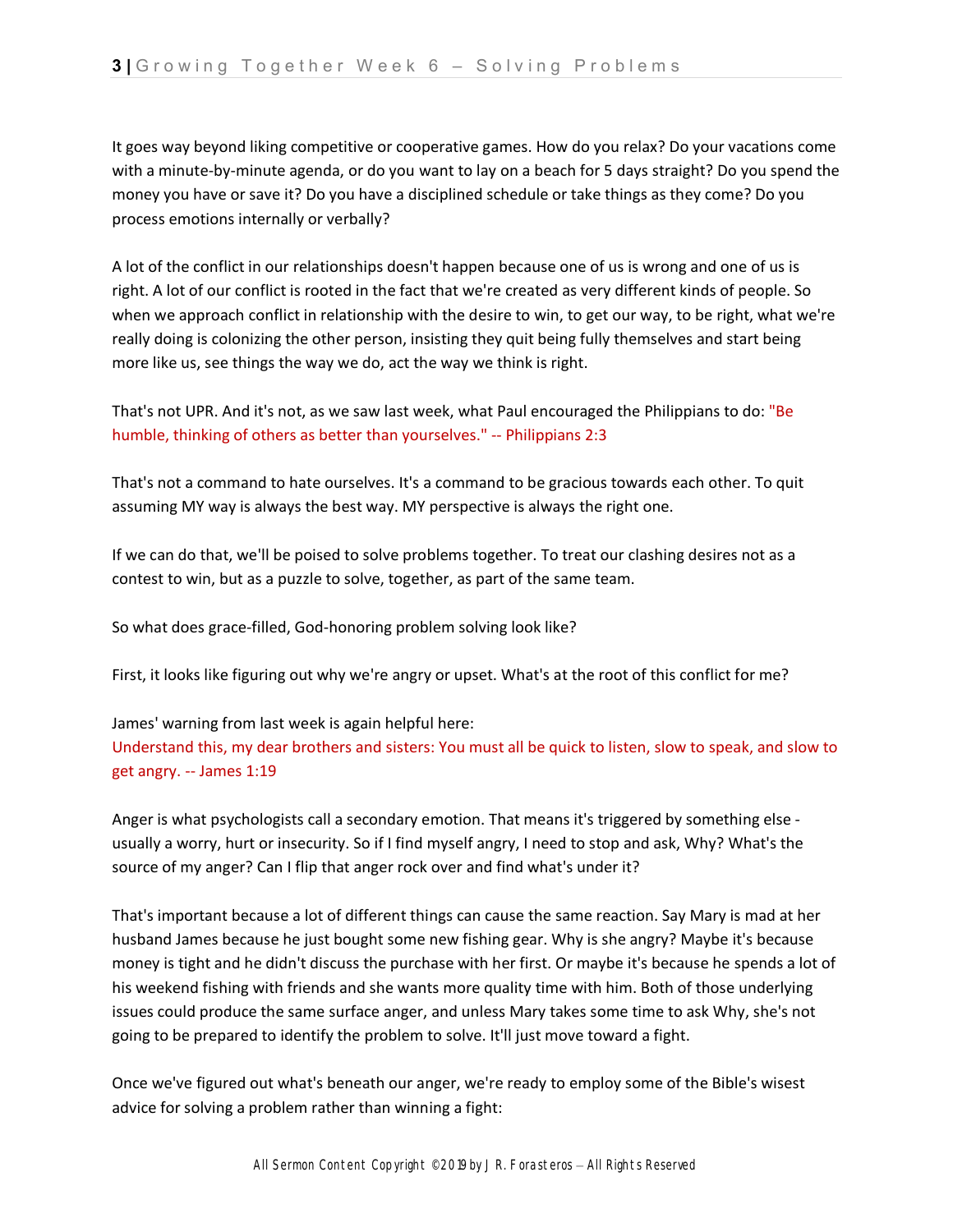## A gentle answer deflects anger, but harsh words make tempers flare. -- Proverbs 15:1

Gentleness is one of the most misunderstood ideas in the Bible. We hear 'gentle' and think of giving up, rolling over and letting people do whatever they want. But in Scripture, weakness is connected to strength. Specifically, a gentle person is a strong person who chooses not to use their strength to force their way.

This is a potent reminder to remain gentle in our conflicts. When we approach solving a problem together, flaring tempers, name-calling, blaming and personal jabs might make us feel like the winner, but they're toxic for the long-term health of our relationships. When it comes to relationships, if there's a winner, then everyone's a loser.

Gentleness looks like using I statements rather than blaming. It looks like calling a time-out if things are getting to heated. And it looks like remaining committed to solving the problem *together*, not trying to score points to win.

And here's the thing about problem solving rather than competing: it's likely that you end up compromising. Because part of extending UPR to each other, to assuming the other person is better than me, is embracing the reality that my perspective is not the one true right one, that the truth lies *between* us, not within me.

A commitment to solving problems together is a commitment to compromise. One of the most amazing example of this in the Bible is the first church council in Acts 15 (you're going to go read it on your own this week). The short version is that the early church had a deep, sharp disagreement over whether Gentiles had to become Jews to enter into the faith of Jesus.

Did Gentiles have to keep the Torah or not? Did they have to get circumcised and eat kosher and watch what they wore and all the rest of the Law of Moses? Or could they keep being Gentiles and still follow Jesus?

It was a *big* debate with really strong arguments on both sides. So they all came together as a big council. They prayed together. They discussed and debated. They did all those things we just talked about.

And in the end, neither side 'won'. Neither side got their way, exactly. It was determined that there were a few things the Gentiles had to do - adhere to the Jewish sexual code and not eat meat with blood in it or meat sacrificed to idols. But the rest of it… Gentiles weren't expected to adhere to. They didn't have to get circumcised. They could eat bacon cheeseburgers. They could wear polycotton blends.